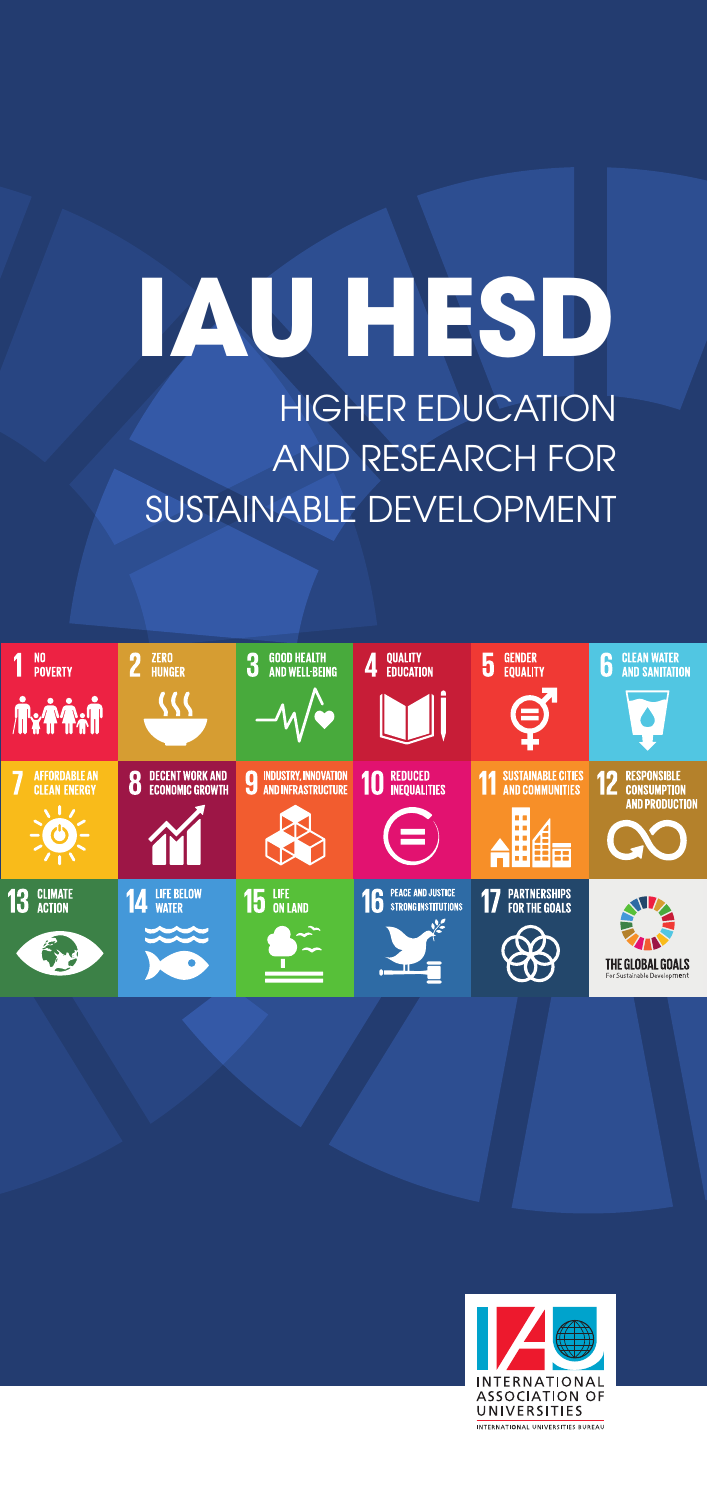

Since the early 90s, the **International Association of Universities** (IAU) advocates for the key role higher education can play for sustainable development. The Association supports and informs **Agenda 2030** and is part of the **UNESCO Education for Sustainable Development (ESD for 2030)** projects and discussions.

Through the strategic thematic priority **Higher Education and Research for Sustainable Development** (HESD), IAU promotes a **Whole Institution Approach to SD**, which fosters the incorporation of sustainable development concepts and principles in all dimensions of universities – teaching & learning, research, community engagement and campus initiatives.

Activities are guided by an international working group of experts, which adopted an **ABC-Strategy**: **A**dvocacy & **A**nalysis; **B**uilding Synergies & Networking; **C**ommunicating & Convening.

### **Partnerships for Sustainable Development**

IAU develops partnerships for sustainable development around the world. The **IAU Global HESD Cluster** is a unique network of universities engaged with the SDGs. Lead institutions interact with some 80 universities from all 5 continents in subclusters.



**IAU Global HESD cluster**

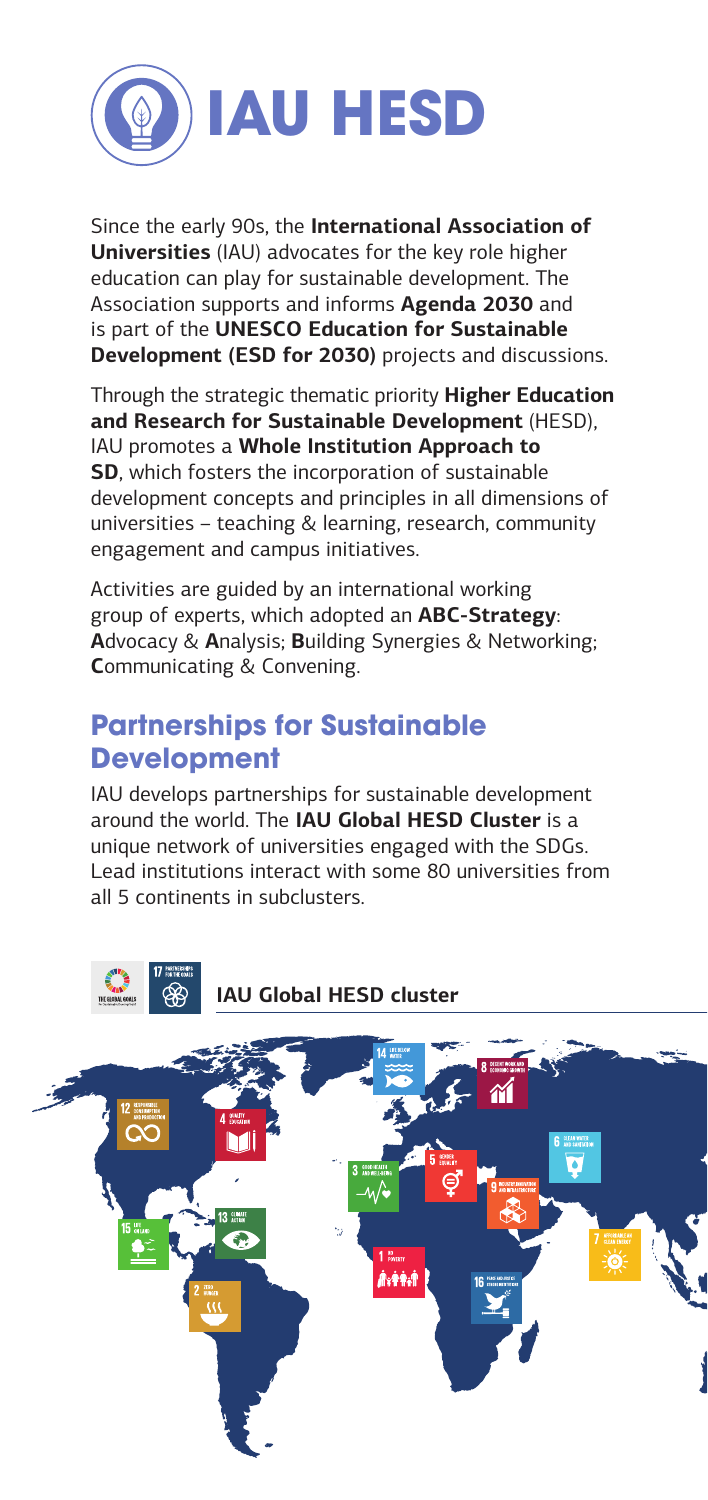# **OUR STRATEGY AND ACTIONS**

## **Advocacy & Analysis**

#### **Policy Statements on HESD**

*IAU Iquitos Statement on Education for Sustainable Development, 2016;* 

*IAU Kyoto Declaration on Sustainable Development,* 1993. Each statement is the product of an extensive drafting exercise and international consultations.

#### **Global Surveys**

Provide analyses of global and regional trends on institutional approaches to sustainable development. The first survey was conducted in 2016 and a subsequent survey in 2019. The next iteration is being prepared and will be launched in 2022.

# **Building Synergies & Networking**

#### **The IAU HESD Cluster**

Enhances knowledge-sharing and develops expertise, projects and recommendations on how higher education can help meet the SDGs. 16 IAU Member Universities lead one SDG each, while IAU leads SDG17.

#### **International Cooperation**

IAU is a key partner of the UNESCO ESD for 2030 strategy. It also works with other international and national entities, and sits on several committees to advance cooperation in HESD.

### **Communicating & Convening**

#### **HESD Global Portal**

Maps university and HEI initiatives, and showcases best practices on sustainable development from around the world. It includes 1000 HEIs and university associations and 1250 news and actions.

#### **SDG Publication Series**

Initial publications available focus on SDG 5, SDG 13, SDG 14 and SDG 16. Others are being planned. The publications highlight IAU Member and partner initiatives.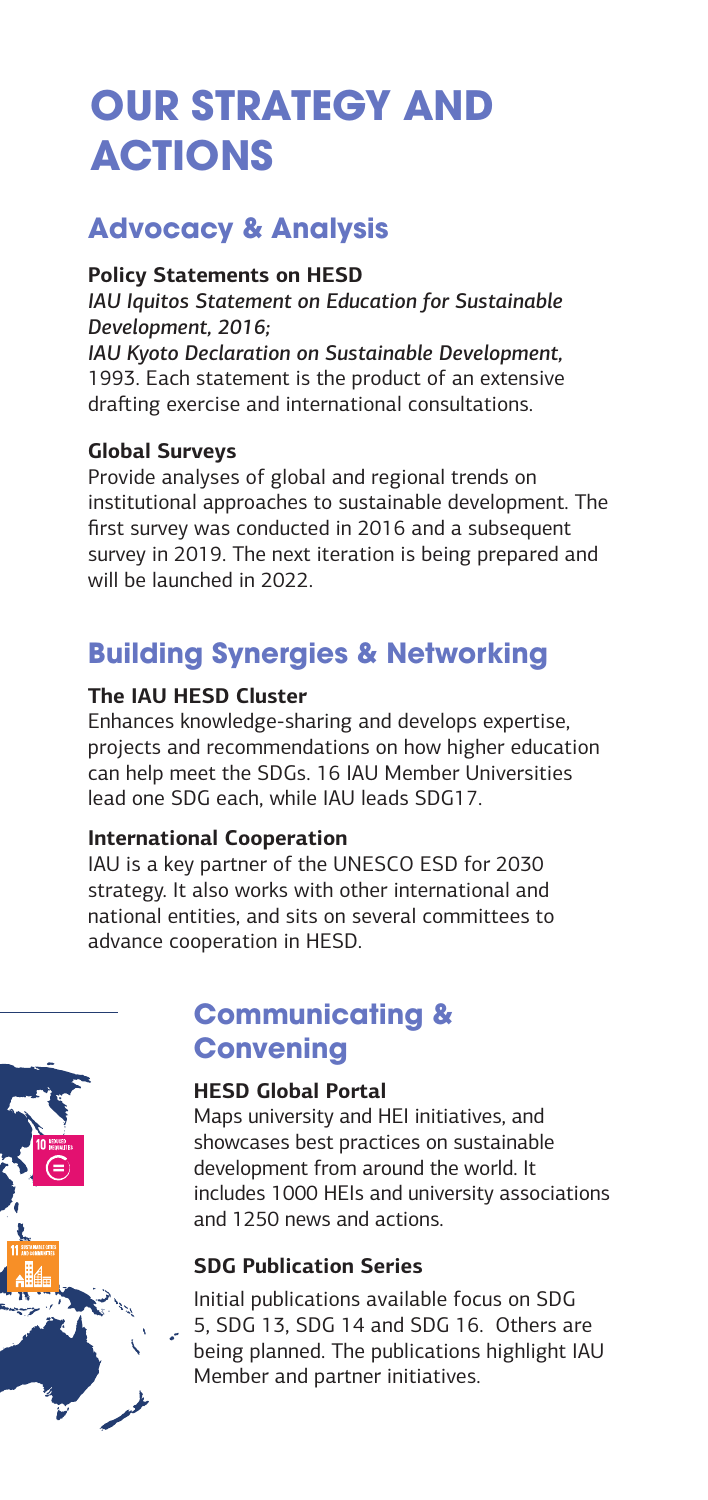# **USE IAU HESD TO...**



#### **Learn**

- Follow the IAU HESD Cluster and learn about new ideas to help meet the SDGs
- Learn from and with IAU through peer-to-peer engagement about Agenda 2030 and sustainable development



### **Share**

- Publicise your initiatives and plans via the portal or the SDG Publication series
- Share your views with others at IAU events and seminars



### **Create**

- Take part in the UNESCO ESD discussions and the annual UN High-Level Political Forum on the SDGs and create a global dialogue on higher education
- Develop a Whole Institution Approach to sustainability at your university
- Contribute towards building a better world for future generations!

# **JOIN IAU!**

- **>** Expand your Outreach
- **>** Make your Voice Heard
- **>** Benefit from Tailor-Made Services



membership@iau-aiu.net www.iau-aiu.net/Join-IAU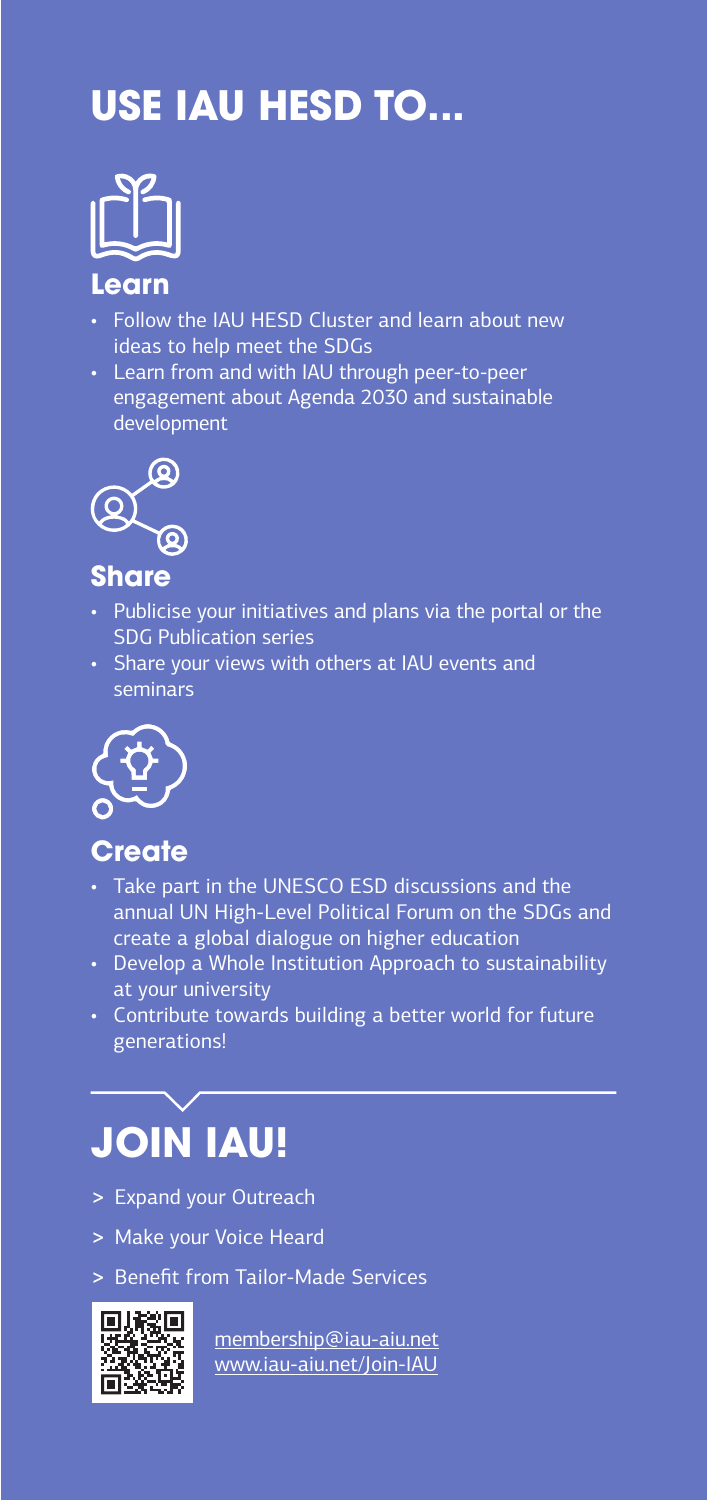# **IAU IN A NUTSHELL**

Created under the auspices of UNESCO in 1950, the International Association of Universities (IAU) is an independent international NGO with 640 Members (Institutions, Organisations, Affiliates and Associates) in more than 120 countries. It has UNESCO Associate status. It also partners with many national and regional associations, as well as organisations working on issues related to higher education around the world. The IAU Secretariat is based at UNESCO Headquarters in Paris, France.



IAU serves the global higher education community by offering opportunities for exchange and collaboration, advisory services and training, trends analysis and specialised portals. The four thematic priority areas of work are: *Internationalization, Leadership, Digital transformation of HE, and Sustainable Development.* IAU connects 20,000 universities and other HEIs around the world through the WHED (see: www.whed.net).



Through established partnerships with international organisations, IAU promotes the interests of its Members and the importance of higher education, while placing particular emphasis on values and leadership.